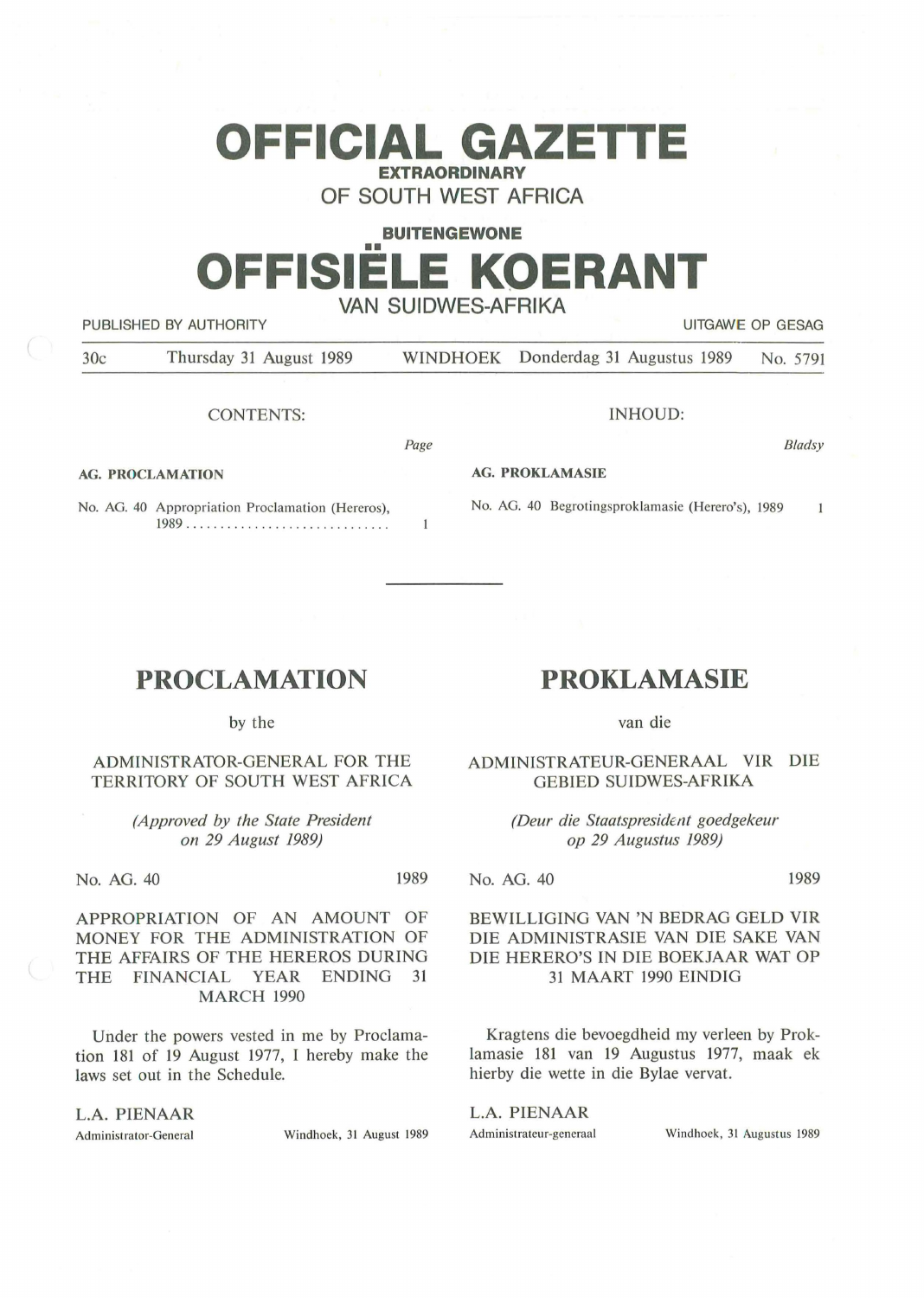#### SCHEDULE

### *Appropriation of R66 438 000 for the administration of the affairs of the Hereros.*

1. Subject to the provisions of the Representative Authorities Proclamation, 1980 (Proclamation AG. 8 of 1980), the amounts of money set out in column 1 of the Annexure are hereby appropriated, as a charge to the Revenue Fund of the Representative Authority of the Hereros, for the administration of the affairs of the Hereros during the financial year ending 31 March 1990.

#### *Short title.*

2. This Proclamation shall be called the Appropriation Proclamation (Hereros), 1989.

|     | <b>VOTE</b>                                  | <b>COLUMN 1</b> | <b>COLUMN 2</b> |
|-----|----------------------------------------------|-----------------|-----------------|
| No. | Title                                        | $\mathbb{R}$    | $\mathbb{R}$    |
| 1.  | ADMINISTRATION                               | 15 595 300      |                 |
|     | Including $-$<br>Entertainment:<br>Secretary |                 | 1 500<br>3 000  |
| 2.  |                                              | 11 117 800      |                 |
| 3.  | EDUCATION AND CULTURE                        | 28 799 000      |                 |
| 4.  | SOCIAL PENSIONS AND WELFARE                  | 5 897 900       |                 |
| 5.  | AGRICULTURE                                  | 4 594 000       |                 |
| 6.  | GOVERNMENT                                   | 434 000         |                 |
|     | <b>TOTAL</b>                                 | 66 438 000      |                 |

ANNEXURE